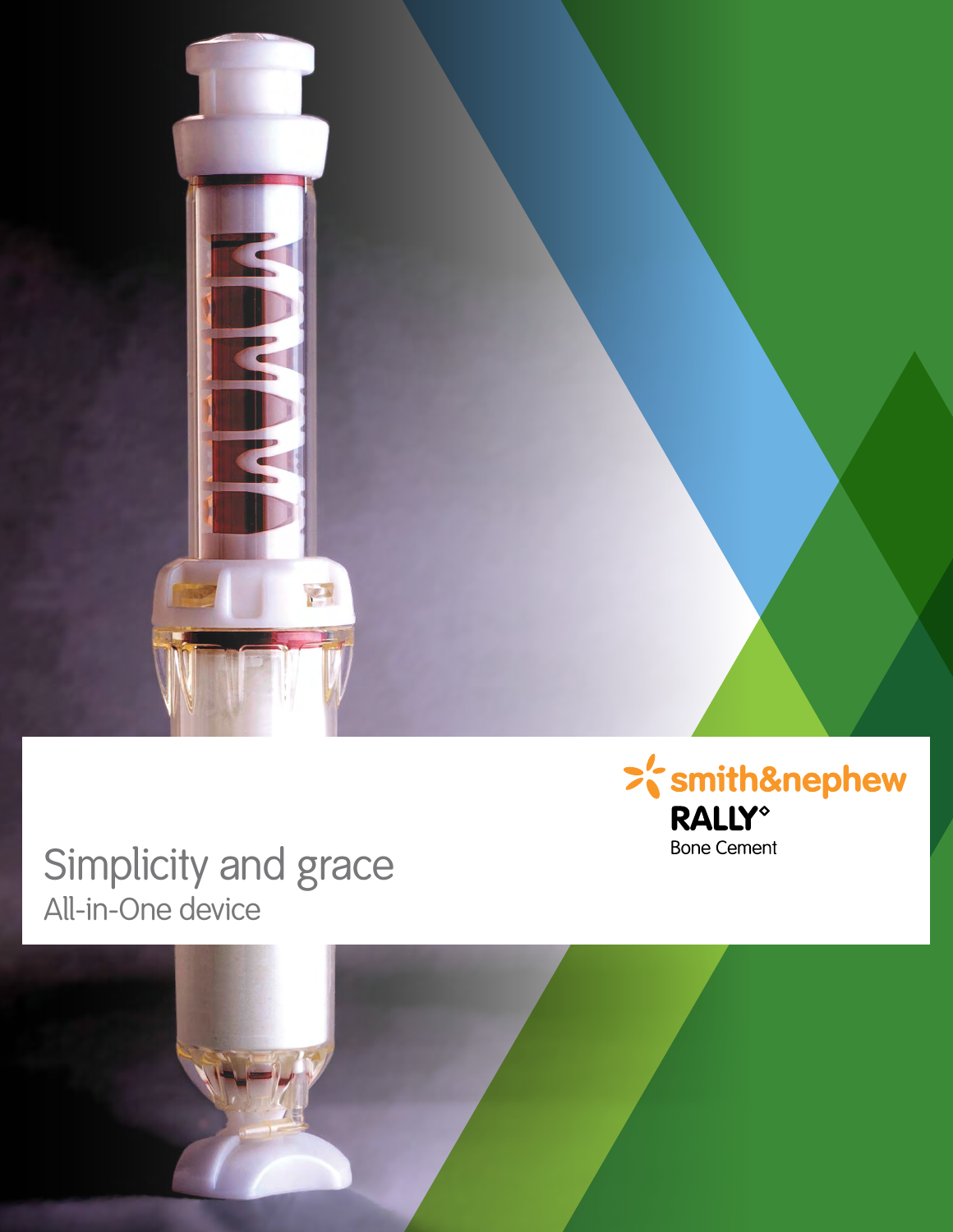# Current techniques can be complicated and clumsy

What's *wrong* with this picture? Back table clutter with cement boxes and mixer boxes



## **Broken glass in the OR**

- Potential for glass in cement
- Potential for injury to hands/fingers

#### **Monomer fumes from open glass containers**

• Monomer must be poured into vacuum mixer offering no fume protection for staff

#### **Loss of monomer and powder to back table**

- Can change mechanical properties
- Can change working properties
- Disorgranized and messy workspace

# Do you want this mess in your efficient Operating Room?

# A pioneering approach to address the problems, the All-in-One device

Now for the *right* picture. Streamlined, efficient back table





## **Reduced packaging waste**

### **Containment of glass**

- No cuts to hands/fingers
- No glass in cement

**Reduced monomer fumes** • Monomer is completely contained inside All-in-one device

### **Complete containment of all monomer and powder inside device**

- No change in ratio of powder to liquid
- Organized and clean workspace
- RALLY™ Bone Cement *keeps cementing simple*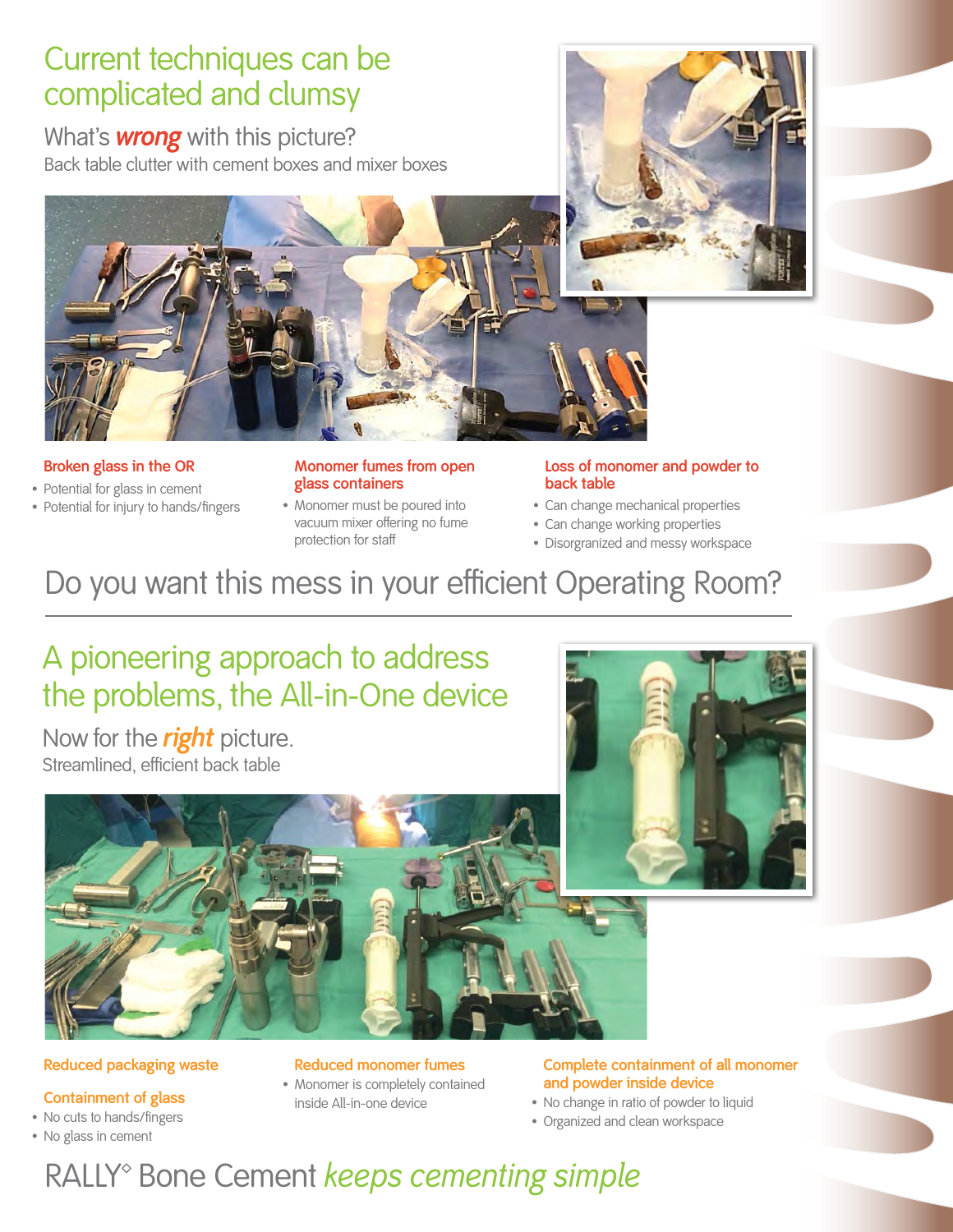# How to use the RALLY<sup>®</sup> All-in-One System<sup>1</sup>

- 1. Gently tap powder chamber to loosen powder.
- 2.Hold device around center white ring in one hand while positioned over a sturdy surface. Strike button on top with palm of the other hand.

**Note:** For a sturdy surface be sure to hold and strike over strut of a table.

3.Continue to pump button until all liquid is transferred into powder chamber.

**Note:** Look down through monomer chamber and center ring to ensure all monomer has been transferred.

*Optional: Connect vacuum hose to device and to vacuum pump. Switch on vacuum pump for 10-30 seconds.*

4.Unlock (one quarter turn counter-clockwise) mixing rod. Begin mixing by pulling and pushing without turning mixing rod for approximately one minute.

**Note:** Mix with monomer chamber upright until all monomer is integrated into powder (20-30 seconds). Then finish with mixing powder chamber upright to mix in all powder.

**Caution:** Do not continue twisting mixing rod after it is unlocked. Rod can disconnect if it continually twisted.

*Optional: Switch off vacuum pump and disconnect vacuum tube from device after all mixing is completed.*

5.Remove mixing rod by turning device powder chamber upright and fully extending mixing rod. Turn mixing rod counter-clockwise until it disengages.

**Note:** While turning mixing rod, a squeak should be audible.

- 6.Connect breakaway nozzle to powder end of system by screwing it on in a clockwise fashion where mixing rod was removed.
- 7. Remove large air bubbles in mixing chamber by pushing monomer chamber up into powder chamber as a cement plunger.

**Note:** Cement should be pushed up to breakaway point of nozzle.

- 8. Introduce system into RALLY All-in-One Gun by engaging struts on device into grooves on gun and pushing device forward.
- 9. Extrude cement by pulling and releasing gun trigger.

*Optional: Remove breakaway nozzle and use push rod to expel cement left inside nozzle if necessary.*

For a video showing how to use the All-in-One System please go to the following link:

http://snsend.co/how-to-rally



| Legend         | Description                 |
|----------------|-----------------------------|
|                | Powder chamber              |
| $\overline{2}$ | <b>Screw connection</b>     |
| 3              | O-ring                      |
| 4              | Vacuum filter               |
| 5              | Mixing rod and support base |
| 6              | Ring                        |
| 7              | Mixer                       |
| 8              | Monomer chamber             |
| 9              | Monomer ampoule breaker     |
| 10             | <b>Filter</b>               |
| 11             | <b>Button</b>               |
| 12             | Spring                      |
| 13             | O-ring                      |
| 14             | <b>Ring</b>                 |
| 15             | O-ring                      |
| 16             | Breakaway nozzle            |
| 17             | Push rod                    |
| 18             | Vacuum hose                 |
| 19             | Vacuum tube connecter       |